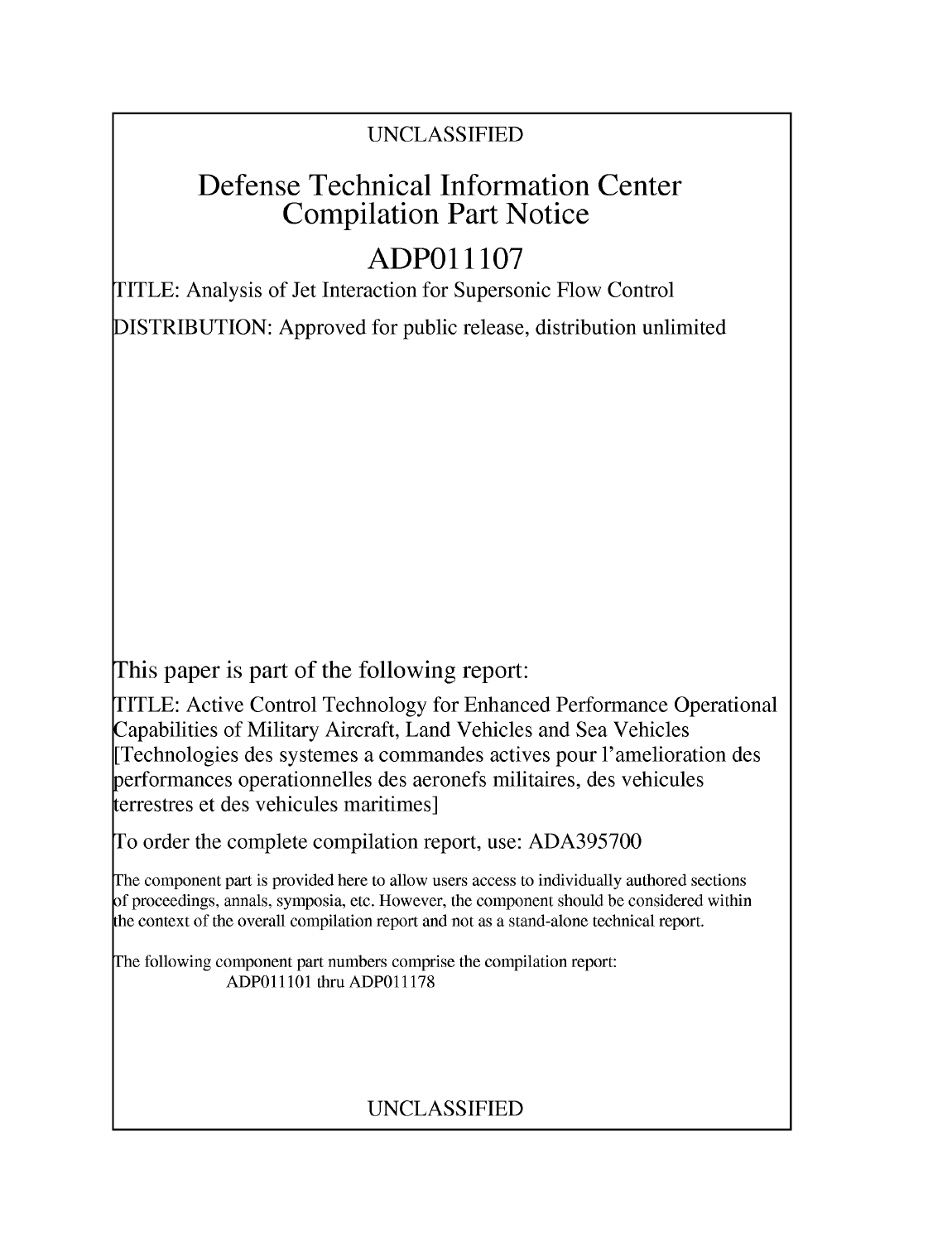## Analysis of jet interaction for supersonic flow control

*E. Collin, S. Barre and J. P. Bonnet* LEA/CEAT, Université de Poitiers *43, route de l'Adrodrome, 86036 POITIERS CEDEX (France) Phone: 33 5 49 53 70 15 Fax: 33 5 49 53 70 01 E-Mail: ervan. collin @lea. univ-poitiersffr*

### **Introduction**  $\mathbf{1}$ .

ejectors and propulsive jets, most of the dynamical the far field (e.g. one diameter or more downstream the behaviour of the system is strongly influenced by the main jet nozzle). Although the effects of the dynamic mixing efficiency in a supersonic jet. This is particularly pressure ratio between the CJ and the main jet were the case when dilution of hot propulsive jets is required almost understood, the effects of the **CI** nozzle geometry for example to reduce infrared signature of a military were not clear at all. For all these reasons, we intended to aircraft. Many mechanical devices have been used to realise some visualisations in the near field of the increase mixing in free shear flows. Most of these devices interaction between a main supersonic jet and only one stimulate the activity of longitudinal vortices naturally control jet. occurring in mixing layers'. For instance, the insertion of small tabs on the splitter plate of a plane mixing layer, or in the nozzle of a jet, produces large and small-scale vortical motions $2$ . This results in a strong distortion of the mean flow and a strong mixing enhancement<sup>3,4,5</sup>

In order to prepare the development of an active hyper-mixing method, Davis<sup>6</sup> studied a pneumatic device. A schematic arrangement of this device is shown in figure 1. It is generally admitted that transverse jets generate longitudinal vorticity in a crossflow. Several control jets (CJ) can be used in order to improve the mixing in the initial part of a supersonic jet. This kind of device has been proved to be efficient in subsonic flows<sup>6</sup>.<br> **6** *Longitudinal evolution of the velocity distribution in f* the velocity distribution in The question arises of the behaviour of such control jets in supersonic flows. *cross-sections of the manipulated supersonic jet*



General arrangement of the pneumatic device *(from Davis*

A parametric study has been done by Collin et  $al<sup>7</sup>$  in order to evaluate the effects of one **CJ** dynamic pressure and geometry on the mixing enhancement in the case of a *M*=1.37 cold jet. Pressure and temperature measurements in the far field region of the interaction between the CJ and the main jet revealed a strong distortion of the mixing *figure 4*<br> *Longitudinal evolution of the averaged*<br> *Longitudinal evolution of the averaged* layer. This distortion is shown on figure 2 and looks like *Longitudinal evolution of the averaged* the one obtained with tabs. The manipulated mixing layer

has shown to be locally twice thicker under the action of the CJ (see figure 3). However, as shown on figure 4, no In a lot of industrial applications, especially in augmentation of the spreading rate has been noticed in



*(from Collin et al<sup>7</sup>)* 



*figure 3*



Paper presented at the RTO AVT Symposium on "Active Control Technology for *Enhanced Performance Operational Capabilities of Military Aircraft, Land Vehicles and Sea Vehicles held in Braunschweig, Germany, 8-11 May 2000, and published in RTO MP-051.*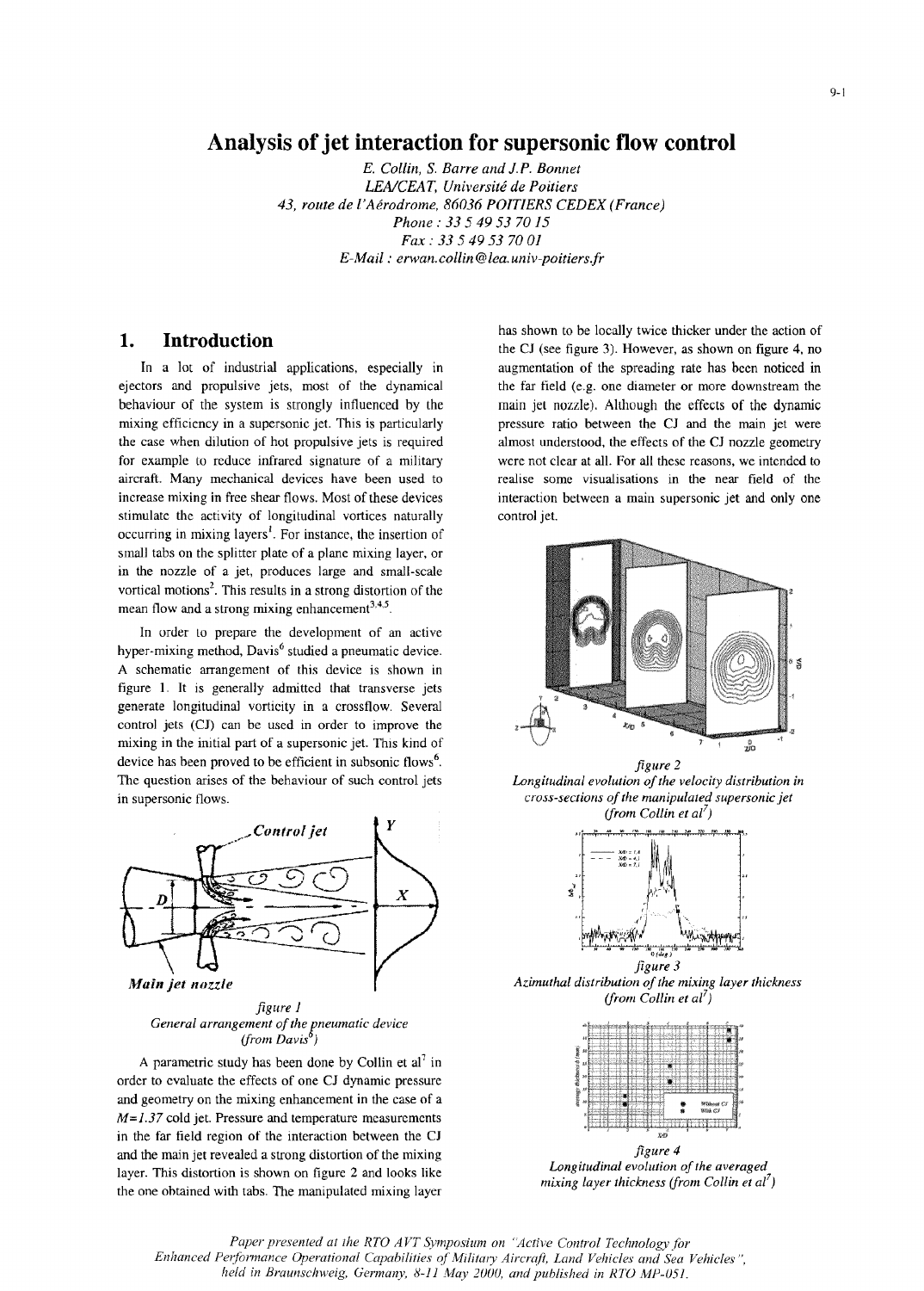The visualisations obtained for fixed dynamic **2.3.** Visualisation technique pressure ratio and CJ nozzle geometry are described in Visualisations of the flow are obtained with a PIV intermittent behaviour is detected for the penetration of of a CCD camera. The time of exposure is about *6ns*, the CJ in the mixing layer, longitudinal vorticity has been which is short enough to 'freeze' the flow. put forward just downstream the **C0.** In the §4, we present

pressure facility of the *C.E.A.T.* of Poitiers, France. This more zoomed images, we have to realise 'pseudo-end' is a  $M=1,37$  supersonic jet surrounded by a subsonic views from the side of the test section. That is to say that entrained coflow. Stagnation pressure and temperature the camera is not strictly recording cross sections. for the main jet are respectively *3bar* and *260K.* The Although, the angle between the laser sheet and the cross coflow velocity and stagnation temperature are  $47ms<sup>T</sup>$  section of the tunnel never exceeds  $14^{\circ}$ . and 290K. The convective Mach number is  $M_c = 0.49$ . The Three seeding techniques are used: natural seeding, supersonic jet has the same static pressure than the ethanol droplets and  $SiO<sub>2</sub>$  particles. Natural seeding is subsonic coflow. The nozzle diameter is  $D=50$ mm. The obtained by condensation of the surrounding air mixed test section is  $500 \times 500$  mm<sup>2</sup>. A 200bar dry air tank with the cold supersonic jet. This technique is used for

the main jet and is placed  $5mm$  downstream and  $5mm$ bellow the main jet nozzle. The CJ stagnation pressure is by seeding the boundary layer inside the main jet nozzle<br>kept constant at 2 Shar. The picture of figure 5 shows the with ethanol droplets. Side and cross-sectional kept constant at 2.5bar. The picture of figure 5 shows the test section, with the main jet and the CJ. Three different the CJ are done with a CJ seeded with SiO<sub>2</sub> particles. **CJ** nozzles (two rectangular and one circular) are used in 2.4. Data analysis order to understand the effects of the CJ geometry. Their We acquire 200 instantaneous pictures at *1011z*. Each

| Type    | Shape       | $\boldsymbol{\Phi}_{\!e\sigma}$ | L×l   | И | position |
|---------|-------------|---------------------------------|-------|---|----------|
| l Rect1 | Rectangular |                                 |       |   |          |
| Reci2   | Rectangular |                                 | 9.5x2 |   |          |
| Circ    | Circular    |                                 |       |   |          |



*Photography of the \$150 test section*

§3. These visualisations show a local augmentation of the system. A laser sheet is realised with a Nd YAG pulsed spreading rate of the mixing layer. Whereas a strong laser beam. Pictures are acquired on computer by the use

Several kinds of visualisations are realised with<br>some visualisations obtained for 3 different CJ nozzles, in<br>order to explain the effects of the CJ geometry.<br>easily performed thanks to large windows in the walls of 2. Experimental set-up the test section. The realisation of end views pictures (i.e. cross sections of the flow) is much more challenging. 2.1. Wind tunnel When we intend to have a global point of view of the The wind tunnel used in this study is the S150 high- cross sections, we install the camera in the diffuser. For

supplies the main jet. cross-sectional views of the mixing layer itself in the far 2.2. Actuators field region of the interaction. Ethanol droplets and  $SiO<sub>2</sub>$ <br>The CL is supplied by the same 200 bar dry air tank as particles are used in the very near field of the interaction. The CJ is supplied by the same 200bar dry air tank as particles are used in the very near field of the interaction.<br>Side views of the mixing layer in this region are realised

description is given in table 1.<br>
picture has 768×484 pixels, coded on 256 greyscale levels. Very simple homemade algorithms give well-*Reel Rectangular 3.7 11* **X I** *11* \* **0** converged average and *rms* picture for each run.

### **3.** Results for one **CJ** geometry

*table 1* **This part of the study concerns the understanding of** *Descriptions of the control jet nozzles used in the study* the mechanisms involved in the interaction between one *(dimensions are given in umm)* CJ and the main jet. The CJ used here is type *rectl,* with a stagnation pressure of *2.5bar.*

### **3.1.** Structures of the **CQ**

### 3.1.1. Cross-sectional views

The longitudinal aspect of the structures of the **CJ** is obtained with a laser sheet almost perpendicular to the main undisturbed jet. The CJ is seeded with SiO<sub>2</sub> particles. The figure 6 and figure 7 show respectively the average and the *rms* pictures obtained for three downstream positions. We can easily notice that the CJ is flattened when it reaches the mixing layer. Far downstream, the CJ is deformed.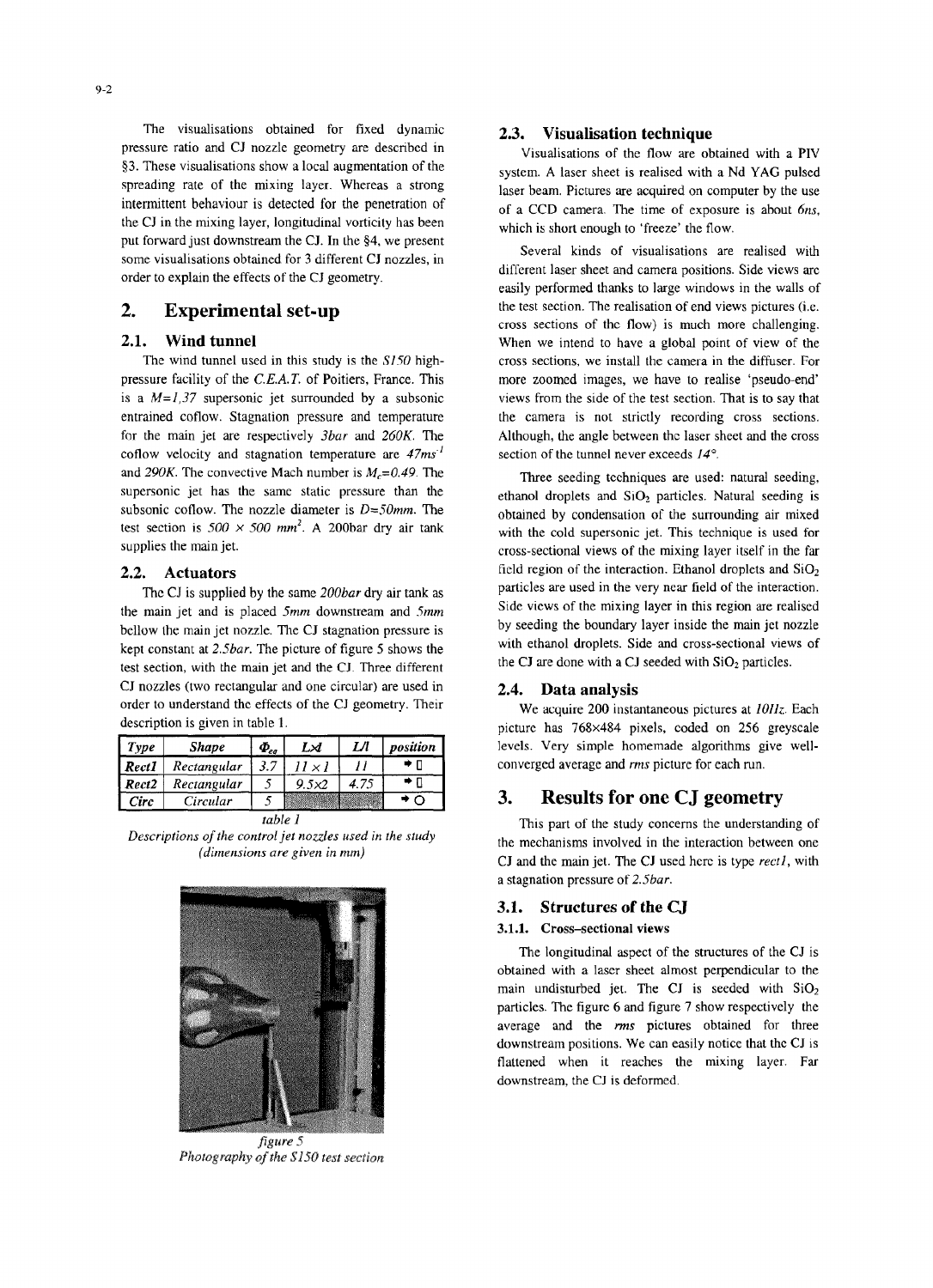



*figure 7*<br>*Cross-sectional rms views of the structures of the CJ* 

the cross-sections. These visualisations put forward the Kelvin-Helmoltz structure in front of the CJ exit. Indeed,<br>
if the adverse pressure gradient were sufficiently strong formation of small-scale longitudinal vorticity in the very if the adverse pressure gradient were sufficiently strong<br>first strong of the CI. The small longitudinal vortices seem in the upstream a Kelvin-Helmoltz rollup, t first stage of the CJ. The small longitudinal vortices seem just upstream a Kelvin-Helmoltz rollup, the penetration to receive the person of the CJ would decay. On the other hand, when the CJ to reconnect themselves downstream. At the last cross-<br>coation we can easily identify a pair of counter retating nozzle is facing the rear of a Kelvin-Helmoltz roll up, the section, we can easily identify a pair of counter rotating nozzle is facing the rear of a Kelvin-Helmoltz roll up, the<br>penetration is furthered. However, this hypothesis implies vortices. However, it seems that an intermittent behaviour penetration is furthered. However, this hypothesis implies<br>decelebration the longitudinal vertices. This hebeviour is that the Kelvin-Helmoltz rollups generate ver destabilise the longitudinal vortices. This behaviour is that the Kelvin-Helmonducture roller roller roller roller roller roller roller roller roller roller roller roller roller roller roller roller roller roller roller ro analysed thanks to side views visualisations.



shows average and *rms* pictures. The main flow is from this kind of mechanism. left to right. The trajectory of the CJ looks like the one obtained with jets in cross flows. However, the curvature **3.2. Structures of the manipulated**<br>seems to be much more important in the region where the mixing layer seems to be much more important in the region where the **CJ** is impinging the main supersonic jet, and the CJ 3.2.1. Cross-sectional views spreads downward. The average picture shows also that Cross-sectional views of the manipulated jet are

CJ are turbulent. We can also notice that a part of the CJ mixed with the cold main supersonic jet. The figure 11 turns upstream, very near the CJ nozzle. This behaviour shows three instantaneous pictures taken at *X/D=3, 4.1* is better understood in the analysis of the instantaneous and **7.1.** These pictures look like the mean flow pictures. measurements obtained previously (see figure 2). The



close-up instantaneous views are represented in figure **10.** We can see that we have two kinds of behaviour: either the CJ penetrates deeply in the mixing layer, or it is completely stopped when it reaches the mixing layer.



figure 7 *tsrantaneous side views of the structures o~f the CJ*

*(from left to right: XIWD=0,14, 0.4 and T,0)* Two kinds of phenomenon can explain this behaviour. First, as the CJ size is quite small, it is The figure 8 shows instantaneous pictures obtained in possible that the penetration depends on the presence of a<br>Kelvin-Helmoltz structure in front of the CJ exit. Indeed,

The other hypothesis we can make in order to explain this intermittent behaviour is based on an intrinsic instability of the interaction between the CJ and the annular mixing layer. This instability may be due to the generation of a high-pressure region just upstream the **CJ,** caused by a local downward deviation of the main jet. *Cross-sectional instantaneous views of the CJ* When the pressure upstream the CJ is sufficiently strong Cross-sectional instantaneous views of the CJ is sufficiently strong *(from left to right: X'D=O. 14, 0.4 and 1O)* (i.e. at least equal to the **CJ** stagnation pressure), the high-3.1.2. Side views **3.1.2.** Side views **pressure** zone is convected downstream, stopping the penetration of the **CJ.** Unfortunately, we would need Here, the laser sheet is positioned in the median plan further measurements and simulations in this way to of the main jet. The CJ is seeded with  $SiO_2$ . The figure 9 confirm if the intermittent penetration behaviour is due to

the CJ turns into the mixing layer. The seeding is realised from the wind tunnel diffuser. The seeding is The *rms* side view indicates that the boundaries of the obtained by condensation of the surrounding air when visual aspect of these structures seems to be almost steady.



*Average (left) and rms (right) side views of the CJ Instantaneous cross-sectional views of the manipulated*<br>Average (left) and rms (right) side views of the CJ *mixing layer (from left to right: X/D=3, 4.1 and 7.1)*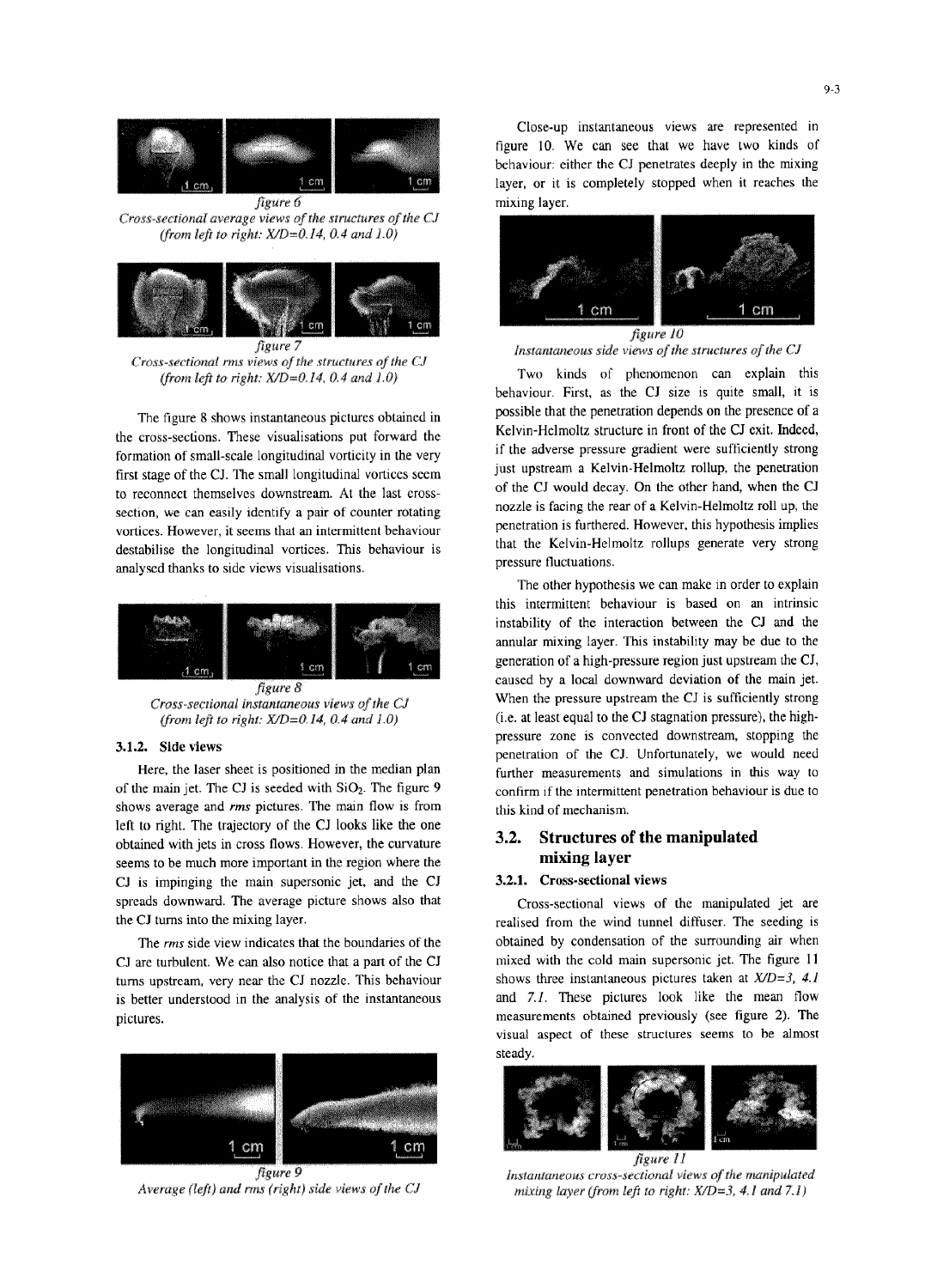Here, the seeding is realised by the addition of internsic instability of the interaction between a transverse interaction between a transverse interaction between a transverse interaction between  $\frac{d}{dt}$ ethanol droplets inside the boundary layer in the settling chamber of the main supersonic jet.

The figure 12 shows the average and *nns* pictures obtained with a 200 pictures data set. The average picture puts forward the mixing enhancement very near the CJ exit. The spreading rate can be evaluated with the visual thickness. A comparison between the upper (unperturbed) and the lower (manipulated) mixing layer of the figure 12<br>*Two examples of instantaneous side views Two examples of instantaneous side views* leads to: *ofthe manipulated mixing layer*

$$
\left.\frac{\Delta\delta_{\text{viz}}}{\Delta x}\right|_{\text{with } CJ} \approx I.2 \cdot \frac{\Delta\delta_{\text{viz}}}{\Delta x}\right|_{\text{without } CJ}
$$

bigger very near the injection. The mixing layer thickness is increased just in front of the CJ. the spreading rate near the injection. Secondly,



*average and rms side views* **geometry geometry** 

in figure 13. These pictures may indicate a strong of the shape of the CJ nozzle (rectangular or circular), acceleration of the Kelvin-Helmoltz rollups. Indeed, and the effects of the length scale (equivalent diameter).<br>
structures looking like Kelvin-Helmoltz's are more Note that the CJ type rect2 and circ have the same structures looking like Kelvin-Helmoltz's are more distinct under the action of the **CL.** An approximation of equivalent diameter, and that the main difference between the Strouhal number can be done with the definition: the **CJ** type *rectland reet2* is the length of the small side

$$
St = \frac{F \cdot \delta_{\omega}}{Uc} \approx \frac{\delta_{\omega}}{l}
$$
 of the nozzle  
4.1. **CJ**

 $St \approx 0.55$ . As a comparison, the Strouhal number of the average pictures obtained for each CJ nozzle. The global unperturbed mixing layer is approximately 0.3. However. unperturbed mixing layer is approximately  $0.3$ . However, behaviour does not differ from one CJ type to the other:<br>this must not mean that the CI develops the second or the  $\sum$  average trajectory does not seem to be affe this must not mean that the **CJ** develops the second or the the **CJ** average trajectory does not seem to be affected by third sur-harmonic of the mixing layer instability: this the shape or length scale of the nozzle. This third sur-harmonic of the mixing layer instability: this the shape or length scale of the nozzle. This may be due<br>inst means that the aspect ratio of the structures of the the very sharp curvature of the CJ trajectory as i just means that the aspect ratio of the structures of the mixing layer is completely changed under the action **of** reaches the shear layer. the **CJ.** Indeed, by keeping constant the convective velocity and the Kelvin-Helmoltz instability frequency, we just have to increase the thickness to change the Strouhal number.

On the right hand of figure 13 we can see a different behaviour of the **CJ** penetration. A part of the flow *Average side view for the CJ penetration*<br>issuing from the main jet nozzle turns down just unstream *(from left to right: CJ type rect1, rect2 and circ)* issuing from the main jet nozzle turns down just upstream the **CJ.** This may be caused by the unsteady penetration of the **CJ** (see §3.1.2). The fact that a part of the mixing layer is turned down upstream the **CJ** may imply that the

3.2.2. Side views<br>
3.2.2. Side views<br>  $\frac{1}{2}$ <br>  $\frac{1}{2}$ <br>  $\frac{1}{2}$ <br>  $\frac{1}{2}$ <br>  $\frac{1}{2}$ <br>  $\frac{1}{2}$ <br>  $\frac{1}{2}$ <br>  $\frac{1}{2}$ <br>  $\frac{1}{2}$ <br>  $\frac{1}{2}$ <br>  $\frac{1}{2}$ <br>  $\frac{1}{2}$ <br>  $\frac{1}{2}$ <br>  $\frac{1}{2}$ <br>  $\frac{1}{2}$ <br>  $\frac{1}{2}$ <br>  $\frac{1}{2}$ 



Finally, several remarks can be deduced from the The action of the CJ leads to a spreading rate 20% visualisations obtained with a single CJ. First, side views<br>The price of the manipulated mixing layer show an enhancement of The *rms* picture reveals a very intermittent instantaneous cross-sectional pictures revealed the phenomenon occurring just upstream the **CJ**. by the CJ. However, these vortices are not steady at all. A very intermittent behaviour is detected concerning the penetration of the **CJ** inside the mixing layer.

> The §4 deals with the effects of the **CJ** nozzle geometry in terms of penetration, structures of the manipulated mixing layer and longitudinal vorticity.

# 4. Influence of the **CJ** nozzle

*of the manipulated mixing layer* **For a fixed CJ stagnation pressure** *(Pcj=2,5bar),* **we** tested three kinds of CJ nozzle. The characteristics are Two examples of instantaneous side views are given shown in the table 1. We try here to separate the effects

### Uc *1* 4.1. **CJ** penetration

where *I* is the longitudinal structure spacing. The CJ penetration information is obtained by the Taking the height of the structures for  $\delta_{\omega}$ , we obtain same technique as in §3.1.2. The figure 14 represent the  $\alpha$  55. As a comparison, the Strouhal number of the average pictures obtained for each CJ nozzle. The g

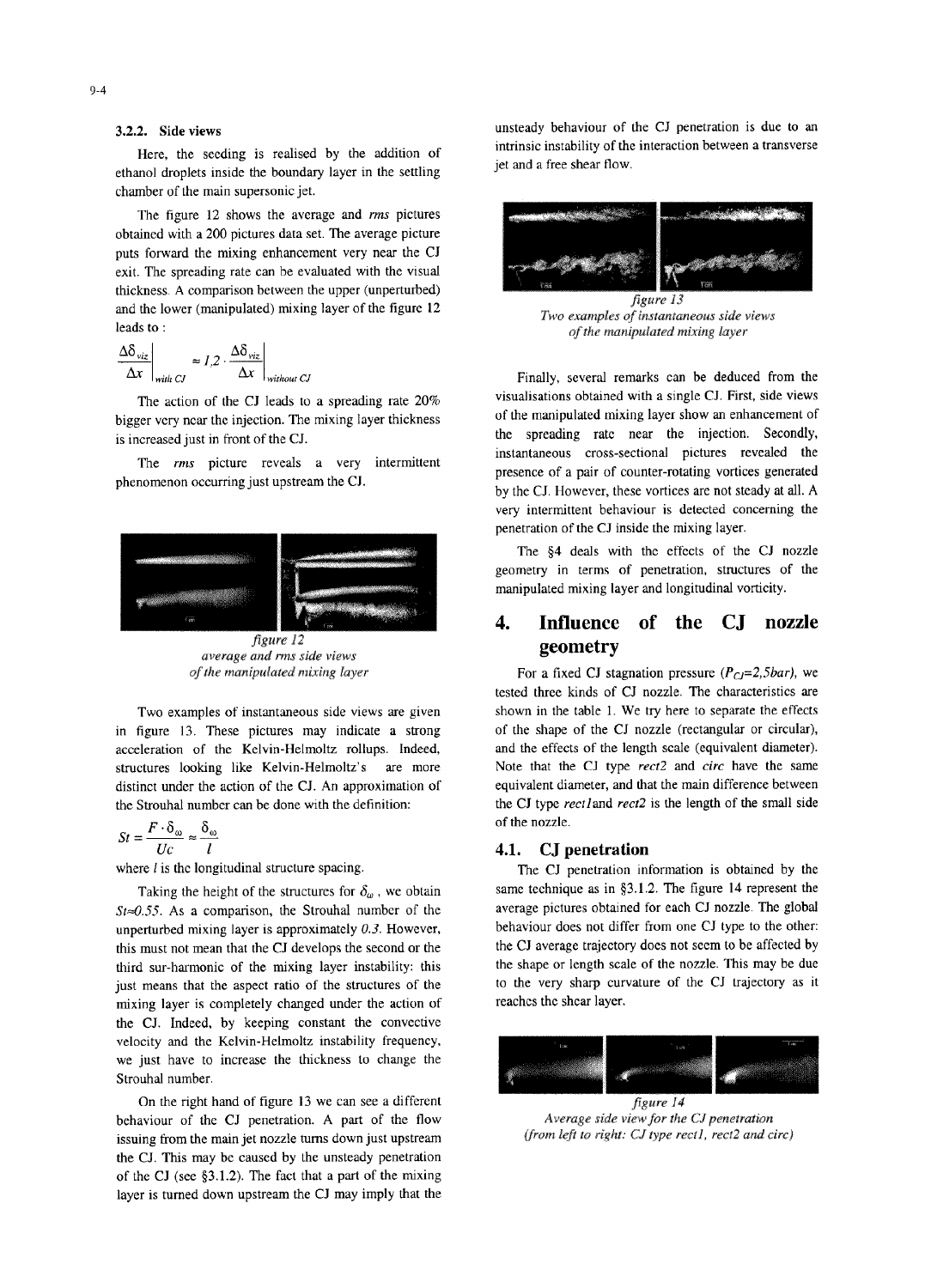much interesting results. Although the rectangular CJ sectional instantaneous pictures involve an important role generate both the same kinds of structures, the behaviour of the CJ nozzle geometry on the structures generat generate both the same kinds of structures, the behaviour is completely different for the circular CJ. Indeed, the CJ the very first stage of the interaction between the CJ and type *circ* never completely penetrates the shear layer. The penetration behaviour is also type *circ* never completely penetrates the shear layer. This may be caused by the fact that the longitudinal strongly affected by the longitudinal length scale of the length scale of CJ type *circ* (e.g. the diameter) is far **CJ** nozzle. The next paragraph deals with the influence of bigger than the rectangular ones, regarding the theoretical the CJ geometry on the structures of the man bigger than the rectangular ones, regarding the theoretical length of the Kelvin-Helmoltz structures. Taking mixing layer.  $L_{KH}$ =15mm for the longitudinal structures spacing in  $L_{KH}$ =15mm for the longitudinal structures spacing in<br>front of the CJ nozzle exit, the longitudinal length scales mixing layer of the CJ nozzles are:<br>The figure 18 represents the average pictures

$$
D_{circ} = L_{KH} / 3
$$
  
\n
$$
l_{rect1} = L_{KH} / 15
$$
  
\n
$$
l_{rect2} = L_{KH} / 7
$$

As a result, the transversal aspect of the structures of



*figare* I5 *Instantaneous side views* for ihe three *Ci nozzle types*

very near the CJ exit. The figure 16 shows a fundamental as the height of the roll-ups is more important for case difference between the rectangular and the circular **CJ** *rect2,* the Strouhal number is different between **CJ** type nozzles. The first structures look like those observed in a *rectl* and *rect2.* curved pipe (Dean's vortices). They seem to match the The picture of figure 19 relative to CJ type *circ* size of the CJ thickness or diameter.



*Cross-secuional instantaneous viewsoafthe C.J* at  $X/D = 0.14$  (from left to right: rect1, rect2 and circ)

However, looking far downstream (see figure 17), we can see that all these structures rearrange themselves to a pair of counter rotating vortices.<br>*•instantaneous side views of the manipulated mixing layer*<br>•*Instantaneous side views of the manipulated mixing layer* 



 $Cross-sectional$  instantaneous views of the CJ *at X/D=0.6 (from left to right: rect1, rect2 and circ)* 

The instantaneous pictures shown in figure 15 rise Finally, the results obtained with the side and cross-

obtained for the three CJ nozzles. The seeding is realised  $L_{\text{rect1}} = L_{\text{KH}} / 15$  with ethanol droplets introduced in the boundary layer<br>inside the main supersonic jet. The effects of the flow rate between the CJ and the main jet are obtained comparing the type *rectl* and *rect2.* **It** appears that a bigger CJ flow rate results in a more important mixing the CJ is not produced by the same mechanism.<br>enhancement. The effects of the CJ nozzle shape is observed between **CJ** type *rect2* and *circ,* which have the same theoretical flow rate. No fundamental effect of the CJ nozzle shape issues from the average side views of the manipulated mixing layer.



*(from left to right: CJ type rectl, rect2 and circ)* 

*(a: rect1 – b: rect2 – c:circ)* The figure 19 represents instantaneous side views of the manipulated mixing layer. Both CJ type *rectl* and *rect2* produce well-organised roll-ups in the mixing layer 4.2. Longitudinal vorticity of the main jet. The distance separating these structures is The effects of the CJ geometry are firstly observed not changed between **CJ** type *recti* and rect2. However,

> reveals a very complex transversal arrangement of the structures of the mixing layer. Here again, the CJ nozzle geometry is a very important parameter of the size and the kind of the structures of the manipulated mixing



*(from* left 1o *right.* CJ *type* ceetl, reet2 *and cite)*